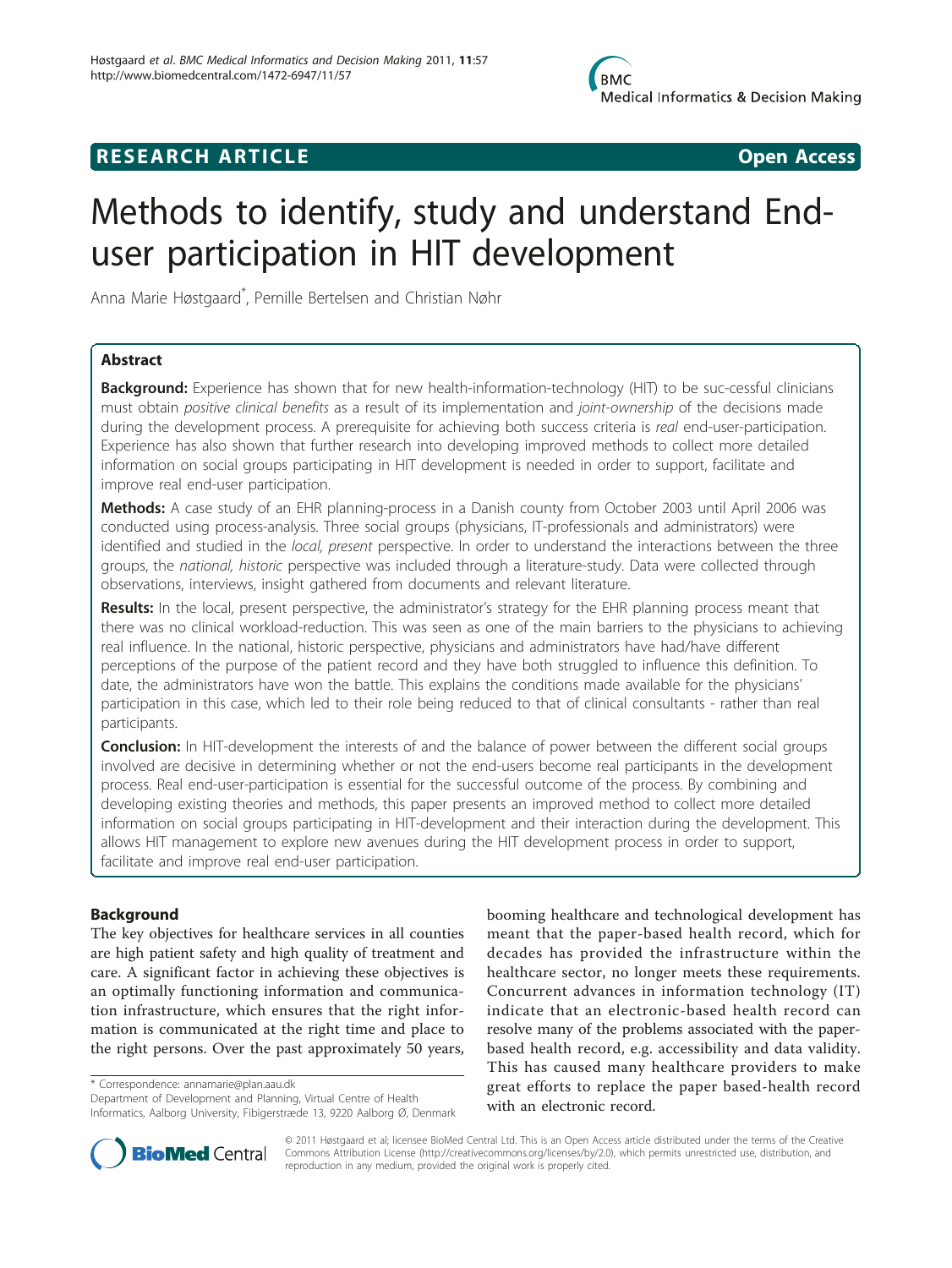Furthermore in Denmark - where the healthcare system is public and financed by taxation and the five  $regions<sup>1</sup>$  govern the hospitals - there has been extensive discussion about the EHR in Danish hospitals. Since 1999, the Danish national strategy for IT in the healthcare sector has required that all Danish counties implement an EHR [\[1](#page-9-0)]. In Denmark the concept of "EHR" is defined as a platform with different modules delivered by different vendors. This means that the EHR in the five Danish regions each have their own development strategy and different platforms.

The national strategy for IT resulted in the County of North Jutland (CNJ) developing an overall IT-strategy for the EHR development process [\[2](#page-9-0)]. In March 2004, a local EHR working group was established with a view to producing the requirement specifications for the EHR and choosing between four possible systems.

Studies have shown that the introduction of new HIT systems - including the EHR - besides solving some problems, often brings with it a number of new problems, including some of an organizational nature [[3-15\]](#page-9-0). However, research has also revealed not only pitfalls to be aware of but also success factors to be met in order for an EHR implementation to be successful [\[14](#page-9-0),[16-20](#page-9-0)], i.e. that the clinicians must obtain positive clinical benefits [[14,15](#page-9-0),[21](#page-9-0)] as a result of an EHR implementation and joint ownership [[4,5,22-24](#page-9-0)] of the decisions made during the development process. A prerequisite for both is real participation in the EHR development process enabling clinician's to exert real influence in decision-making [[4,5](#page-9-0),[16,22,24](#page-9-0)-[27](#page-9-0)]. Mumford classifies user-participation in IT-development in three different types according to depth: consultative, representative and consensus participation [\[28,29\]](#page-9-0). According to Mumford real influence not pretended or symbolic - in HIT-development is best achieved by using the consensus type of participation, where the users are involved *throughout* the technological development process [\[28,29\]](#page-9-0).

Prerequisites for real participation/influence are as follows.

• Early involvement of clinicians (end-users) in HIT development is essential because, as the technological development process proceeds, the scope of influence of the clinicians and the possibility of changing the decisions already made are progressively limited [[22,23](#page-9-0),[30](#page-9-0)-[32\]](#page-10-0).

• The best possible *representation* of all groups of clinicians in order to achieve joint ownership from all relevant actor-groups [\[25,28,](#page-9-0)[33\]](#page-10-0)).

• The possibility of workload reduction - meaning that colleagues take over part/all of the clinical duties for the clinicians involved (it does not involve extra payment) [[22,26](#page-9-0)].

When it comes to achieving a successful implementation of the EHR, all groups of clinicians are important user participation groups in the development process. However, more studies show that physicians are a very important group because their acceptance is crucial as to whether or not the EHR is implemented in the intended way [[34](#page-10-0)-[36\]](#page-10-0).

Based on a literature review and the results of an AMIA workshop, Kaplan et al. [[17](#page-9-0)] report that many HIT systems are not successful "despite an accumulation of best practices research identifying success factors". Kaplan et al. therefore call for further research into the development of improved methods for successful HIT development. Even though user involvement/user participation is known to be a very important success factor, no empirical studies of user involvement in the health information field have been conducted in recent years, whereas a number of studies of user involvement have been completed in the medical device field [\[37](#page-10-0)-[41](#page-10-0)].

In this perspective, an improved method for collecting more detailed information on end-user participation in HIT development in order to support, facilitate and improve real end-user participation was developed throughout a research study of the EHR planning process in the County of North Jutland (CNJ) focusing specifically on physicians as a relevant social group in EHR development. Besides the physicians, IT-professionals and administrators were identified as significant groups based on prior research and own experiences [[14](#page-9-0),[35,36,42](#page-10-0)].

The objective of the research was to develop an improved method for identifying, studying and understanding end-user participation in HIT development in order to collect more detailed information on social groups participating in HIT development and their interaction during the development. This allows HIT management to explore new avenues during the HIT development process in order to support, facilitate and improve real end-user participation.

The objective was achieved by answering the following two research questions:

1. Did the physicians have the necessary resources (interest, power, organization, information, access and knowledge) during the EHR planning process to change their status from potential to actual social carriers<sup>2</sup> of the EHR-technology?

2. Can the answer to the first research question be understood by studying the different "meanings"<sup>3</sup> that each of the relevant social groups, (physicians, IT-professionals and administrators), attached/ attaches to the EHR?

An improved method to collect more detailed information on social groups participating in HIT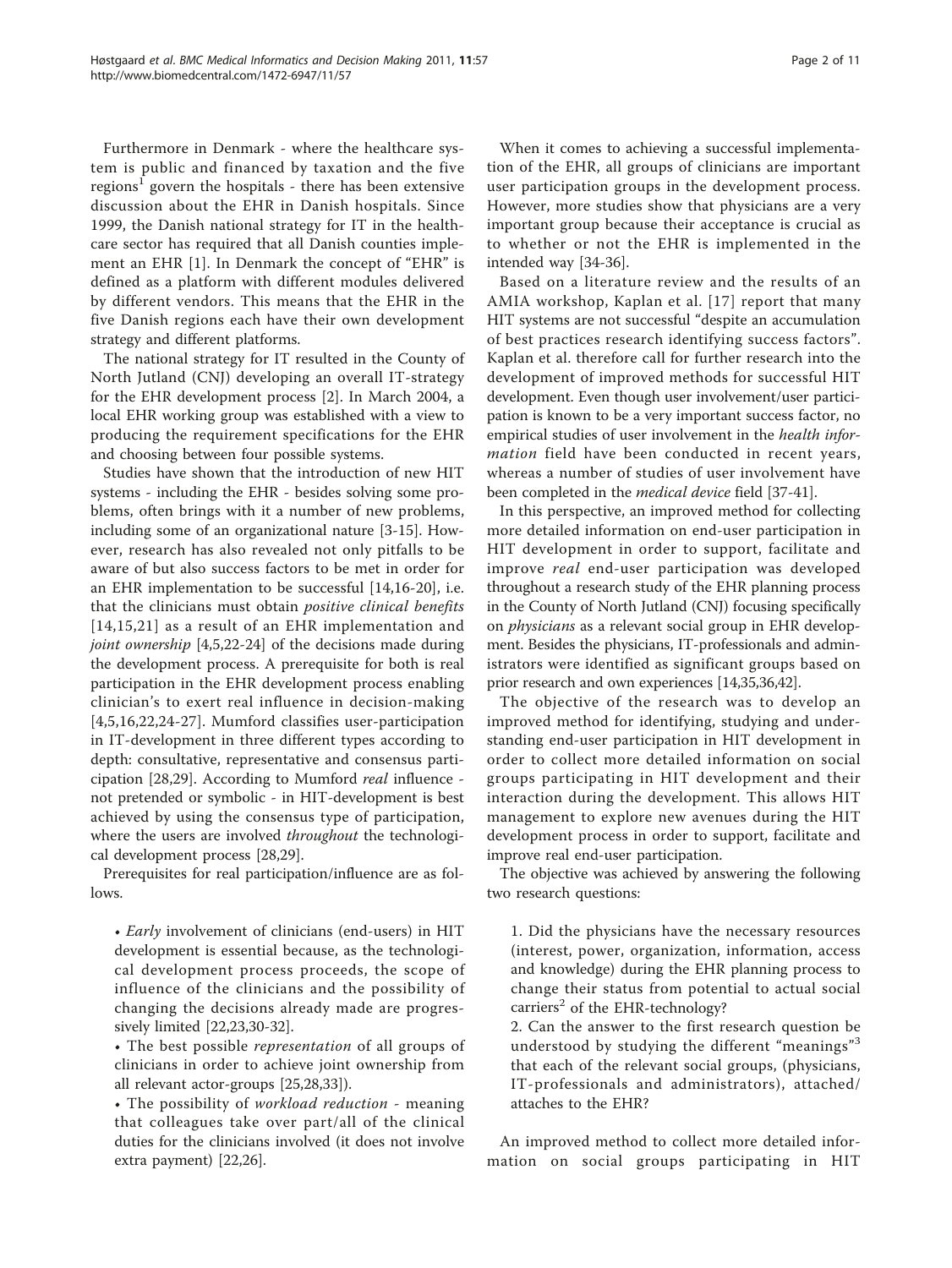development and their interaction during the development will fill a void in the current body of knowledge about success factors and best practices and, not least of all, on how to apply these in practice.

# Theoretical framework

The new methodological approach is based on the combination and further development of the following two theories:

- the Socio-Technical-Carrier-of-Technology theory (STCT)
- the Social Construction of Technology theory (SCOT).

The STCT theory was developed by researchers at Aalborg University in the 1990s by combining and further developing two theories: the Socio-Technical theory and the Social-Carrier-of-Technology theory.

### The Socio-Technical theory

In the Socio-Technical theory a broad concept of technology is introduced, focusing on the micro-level and the actor as opposed to the macro-level. This technology concept is open-ended to enable an understanding of the relation between technological and social change. According to the concept, technology embraces a combination of four constituents: technique (meaning the technological object in question), knowledge, organization and product. These four constituents are inseparable components of any technology. A qualitative change in any one of the components will eventually result in supplementary, compensatory, and/or retaliatory change in the other components. For a technology to be considered as such, it has to be applied and result in a product, and for this to happen, actors have to be active within each of the four components.

The Socio-Technical theory is process-oriented and focuses on the technological de-velopment process. It can be described in five stages. Within each of these stages, the actors make their selections based on possibilities and interests. This means that at every stage a selection takes place which leaves out many potential actions not chosen (Figure 1) [[43](#page-10-0)-[45\]](#page-10-0).

### The Social-Carrier-of-Technology theory

The focus of the Social-Carrier-of-Technology theory is the actors. It was developed to identify and study the relevant "Social-Carriers-of-Technology" involved in the development of new technology<sup>4</sup>. The concept refers to a group of actors, or a social entity, who choose the new technology and carry it forward towards the next phase in a technological development process. According to this theory, this will happen only if the "Social-



Carriers-of-Technology" have the necessary resources (interest, power, organization, information, access and knowledge) to change their status from potential to actual carriers of the technology in question. Often two or more Social-Carrier-of-Technology groups choose and implement the technology together. These groups are named combined Social-carriers-of-Technology. When, on the other hand, the social groups involved carry the technology in different phases of the development process and, in this way, are sequentially linked to each other, they are named *linked* Social-Carriers-of-Technology. In reality the combined and linked Social-Carriers-of-Technology are most often intertwined [\[46](#page-10-0)].

#### The Socio-Technical-Carrier-of-Technology theory (STCT)

The theory developed by combining the Socio-Technical theory and Social-Carrier-of-Technology theory is termed: the Socio-Technical-Carrier-of-Technology theory (STCT) [[26](#page-9-0)[,43](#page-10-0),[47,48\]](#page-10-0). According to this theory, the choices made by the actors include not only the technique but all four components in the socio-technological technology concept: technique, knowledge, organization and product. The STCT theory states that every qualitative change - and the final outcome/product - in a technological development process can be traced back to a change in the composition of the social carriers of technology and in the conditions necessary to achieve the status of an actual Social-Carrier-of-Technology.

With a focus on physicians, the different social groups' participation in the EHR planning process and their influence in decision-making were studied by examining:

• the vested interests of the different relevant social carrier groups of technology in relation to the EHR (interest);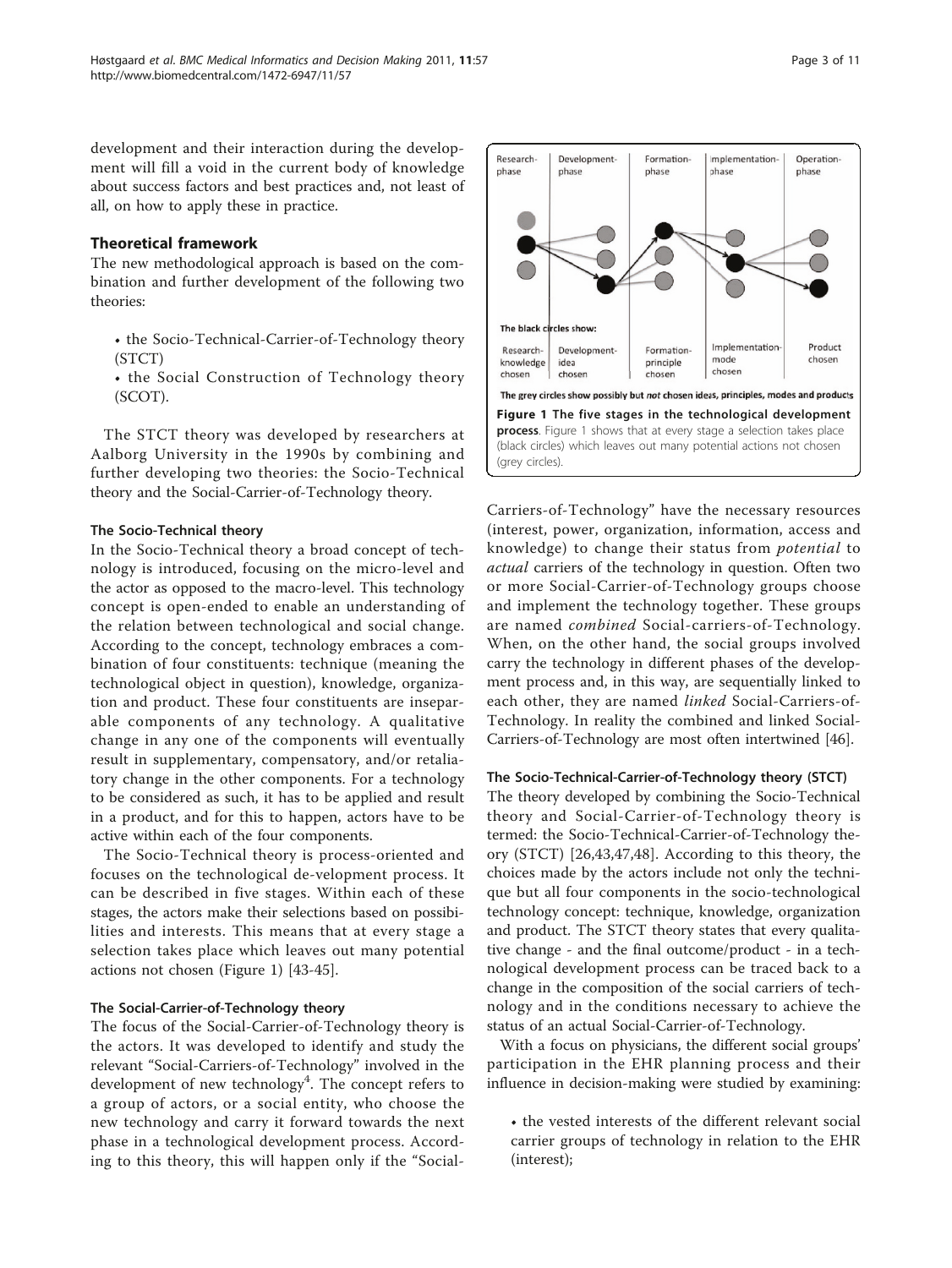• their options to carry through these interests (power);

• the degree of support from their professional association (organization);

• their opportunities to see and test the system in practice (access); and

• the amount of knowledge and information they had acquired about EHR both in general and particularly regarding the different options available (knowledge and information)

In the present study the STCT theory was used as a framework to shed light on the interactions that occurred between the different relevant social groups in the local, present perspective - i.e. within a relatively short time frame.

#### The Social Construction of Technology theory (SCOT)

According to the SCOT theory, every stage in a technological development process involves choices between various options. These choices are made by the different social groups involved based on the different "meaning"<sup>5</sup> they attach to the technological object in question. This means that the design and the further development of the technological object is as a result of gradual and mutual debates between the different social groups, and that besides rather narrow, purely professional considerations, social factors (interests, power) determine which options are chosen. This results in a "multidirectional" development model in contrast to the linear model often described in the history of technology [\[49](#page-10-0)].

During the technological development process different problems will appear as a result of the different "meaning" each social group attach to the technological object. These problems are resolved through negotiations between the groups - the final solution being highly dependent on the interests and the amount of power of each group involved [[49](#page-10-0)].

The various social groups operate from different "technological frames". A technological frame represents e.g. the purposes, the goals and the problem-solving processes attached to the technological object - historically and nowadays - for the different social groups. The contents of this frame determine which "meaning" a particular social group attaches to the technological object, and it also structures the interaction between the actors within each group [[49](#page-10-0)].

According to the SCOT theory, studies of a technological development process must start out by identifying the relevant social groups. It is obvious that the endusers represent a relevant social group, but also less obvious social groups must be identified. Once the relevant social groups are identified, the next step is to identify the different problems that each social group attach to the technological object. For each problem it is then possible to identify a range of solutions from the social groups involved. This way of describing the development process clearly shows the interpretive flexibility of the technological object and of its future functionality. It also clearly demonstrate that during a technological development process a number of conflicts will arise: different social groups express various technical needs, numerous solutions to a problem, moral conflicts, etc. [[49\]](#page-10-0).

In the present study the SCOT theory provided a framework for understanding the underlying reasons for the different social groups' vested interests in the health record and the power they had or did not have to bring forward those interests. The historical perspective was, therefore, included in an attempt to uncover the "meaning" that has been attributed by the different relevant social groups to the health record from its origins in a paper format to the electronic format of today - and in order to gain an understanding of the historical and current interests and the balance of power between the social groups.

The STST and the SCOT theories are both wellknown. What is new is the act of combining them and employing them within the healthcare sector, which has not been done previously.

## Methods

#### Design

In accordance with the two research questions the research project was divided into two parts: a case study and a literature study.

#### Case study

The three Social-Carrier-of-Technology-groups (the STCT theory) were studied in the *local*, *present* perspective with a focus on process-orientated technology analysis. They consisted of physicians and IT-professionals in the EHR working group and the ICT-board of the CNJ. The context was the EHR planning process in the CNJ in Denmark, and the research period lasted from October 2003 until April 2006.

#### Literature study

In the literature study the three relevant social groups (the SCOT theory) were studied in the national, historic perspective. They consisted of physicians and IT-professionals associated with the Danish hospital sector and hospital managers and EHR decision-makers at county/ regional level.

#### Data collection and analysis

Data in the case study (the local, present perspective) were collected as presented in Table [1.](#page-4-0)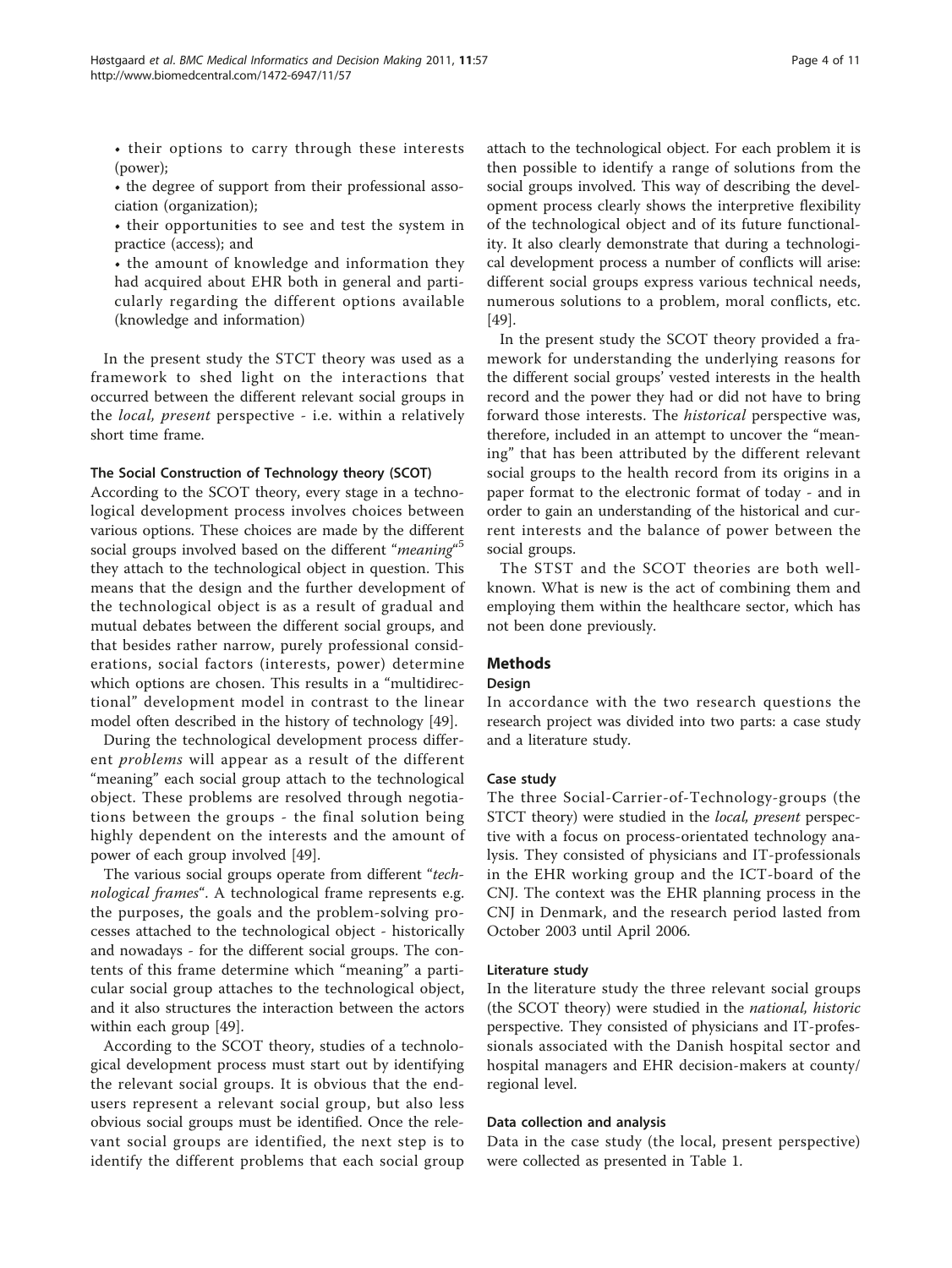| Data collection<br>techniques | Techniques used for this study<br>Semi structured interviews with 11 physicians (including all physicians in the EHR working group), 2 IT-professionals, 2<br>Administrators. The interviews, lasting from 60 min., were recorded and transcribed. |  |  |  |  |  |
|-------------------------------|----------------------------------------------------------------------------------------------------------------------------------------------------------------------------------------------------------------------------------------------------|--|--|--|--|--|
| <b>Interviews</b>             |                                                                                                                                                                                                                                                    |  |  |  |  |  |
| <b>Observations</b>           | Participant observation at EHR working group members                                                                                                                                                                                               |  |  |  |  |  |
| Insight into<br>documents     | Minutes from meetings, project plans, tender material etc.                                                                                                                                                                                         |  |  |  |  |  |
| Validation of data            | Data-triangulation, transcripts sent to interview-persons, written report sent to participants                                                                                                                                                     |  |  |  |  |  |

<span id="page-4-0"></span>Table 1 Data collection in the case study

Data were analysed using a Socio-Technical "technology-carrier analysis" developed by researchers at Aalborg University [[30,](#page-9-0)[43,47](#page-10-0)]. The software programme ATLAS [[50](#page-10-0)] was used to analyse interviews. The focus was on the six conditions required to achieve the status of an actual social carrier of EHR (interest, power, organization, information, access and knowledge) and an "open mind" towards other themes.

A new framework of visualizing the results of the technology-carrier analysis was developed (table 2). A number of marks were given to indicate whether the conditions to become an actual social carrier of the EHR were met for the different social groups involved.

Three marks ( $\infty$ ) indicate that the group achieved the status of an accrual social carrier of EHR. Two marks  $(\Box \Box)$  indicate that the group was a very potential social carrier - and one  $(\infty)$  indicates that the group was a *less* potential carrier. It is important to stress that the table only serves as a visualization of the results; the number of marks given are based on the researchers thorough qualitative analy-sis of each of the six conditions involved.

In the literature study, data were collected through searches in PubMed and Google Scholar. The research strategy was as follows:

• the history and the development of the Danish health record - paper based as well as electronic based

• the history of the Danish physicians, their interest in the health record and the way in which they were/are organized

• the history of the Danish IT-professionals and the Danish administrators, their respective interests in the health record and the way in which they were/ are organized

Also relevant textbooks were used within the above areas [[51](#page-10-0)-[53\]](#page-10-0).

Data were analysed using SCOT analysis [[49,54](#page-10-0)]. The analysis included:

- identifying the technological object and the relevant social groups and
- studying the different meaning that these groups attach to the technological object and their respective technological frames.

#### Ethical approvals

According to Danish law ("Law on the Scientific Committee System and the treatment of biomedical research, chapter 3, section 3"), formal approval from "The Danish National Committee on Research Ethics" was not required. Concerning the individual participants (physicians, IT-professionals and administrators) informed consent was obtained prior to data collection.

# Results

#### Technology-carrier analysis

The planning strategy: factors affecting all six conditions Some factors related to the planning strategy affected all six conditions. They are reported in this section.

An EHR working group was established by the ICTboard to draw up requirement specifications and to choose between four EHR systems. The members of the working group comprised physicians, nurses, secretaries and IT-professionals. Two out of eight physicians in the EHR working group were members from the start. The other six joined the group 18 months later.

The - predominantly informal - planning strategy for the EHR planning process meant that there was no clinical workload reduction at all during the process.

Table 2 Framework for visualization the technology-carrier analysis

| Social group      | <b>Interest</b> | Power | Organization | <b>Information</b> | <b>Access</b> | Knowledge |  |
|-------------------|-----------------|-------|--------------|--------------------|---------------|-----------|--|
| <b>Physicians</b> |                 |       |              |                    |               |           |  |
| IT-professionals  |                 |       |              |                    |               |           |  |
| <b>IT-board</b>   |                 |       |              |                    |               |           |  |
|                   |                 |       |              |                    |               |           |  |

The results of the analysis will be added in the tablebody.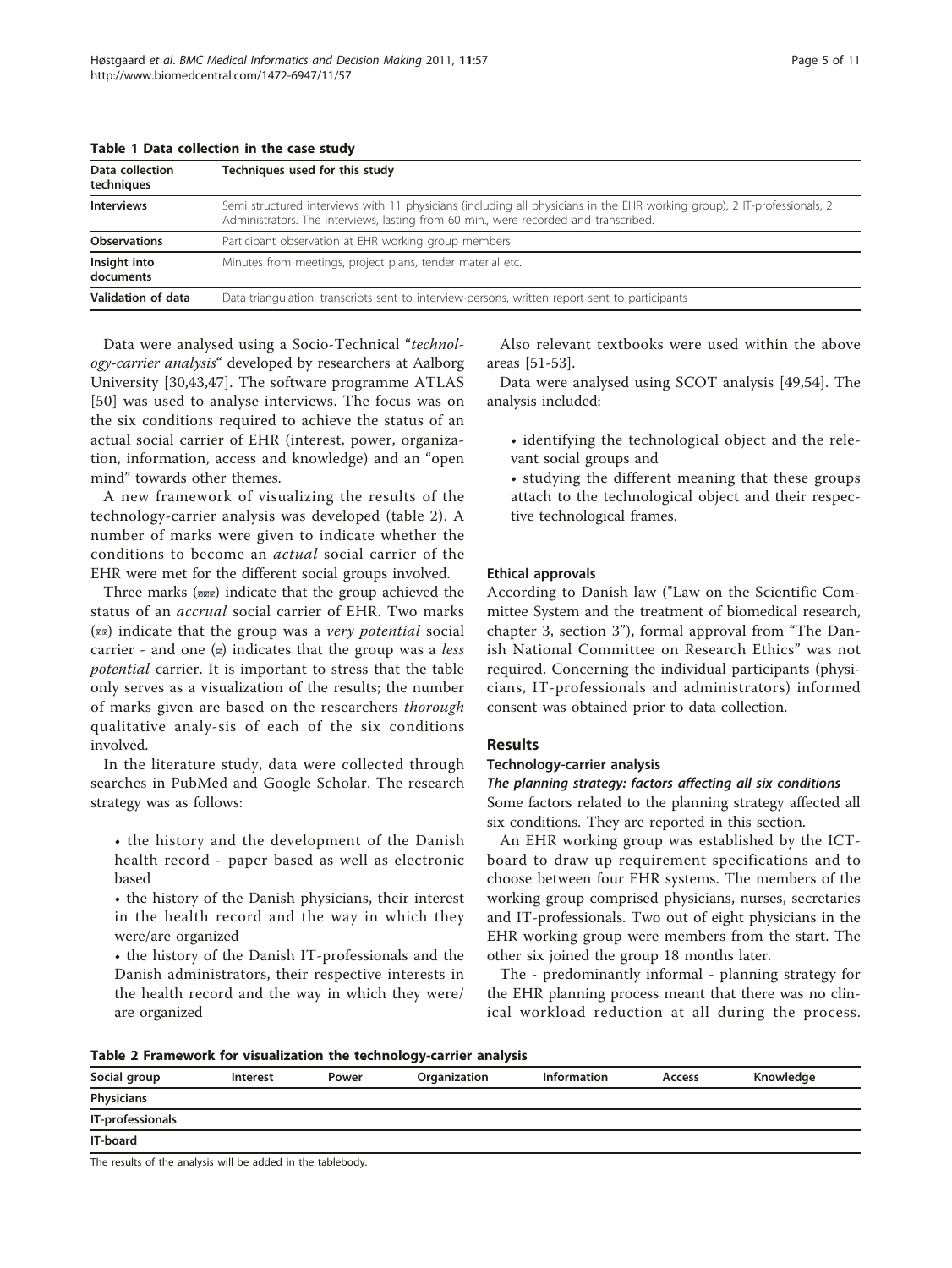Physicians were expected to handle their full-time clinical duties, while at the same time participating in the planning process. They were expected to read a vast number of ICT- technical papers and reports. Consequently, seven out of eight physicians in the workinggroup were senior physicians from Aalborg Hospital (the main hospital in the CNJ) who to some extend mastered their clinical tasks. Only one junior physician from a hospital outside Aalborg - joined the group. He participated in two meetings whereupon he had to leave the group due to lack of time. It meant that junior physicians (more than half of the physicians in the CNJ) and physicians from hospitals outside Aalborg were not represented in the "EHR Working Group".

During the planning process the EHR-project management made no attempts to learn from the experiences of management of EHR planning-processes in the other Danish counties - including experiences about the need for workload reductions in one form or another. The EHR-project management's main argument for not allowing workload reduction (paid by the county) was a general principle about leaving decisions about workload reduction to the individual hospitals in the county. From the ICT-board' point of view, the local hospital's incentive to pay for workload reduction was the fact that the individual hospitals were allowed to keep any rationalization gains from the EHR implementation process themselves. This principle meant that the responsibility for prioritizing costs for workload reduction e.g. treatment and care, was moved from county-level to hospital-level. Based on experiences regarding the prerequisites for a successful implementation of EHR, a decision like this should be made at county-level to ensure the best possible implementation across the county. The fact that no sharing of past experiences at any level (strategic, tactical and operational) took place before or during the EHR planning process could indicate that the EHR-project management had underestimated the workload associated with the planning process.

### Interest

The three technology-carrier groups had different interests in the implementation of the EHR. The physicians' main interest was to ensure positive clinical benefits. To achieve this, physicians found it important that it was physicians, who formulated the medical demands in the requirement specification. The IT-professionals' main interests were concerned with optimizing administrative functions in the EHR, while the ICT-boards had a major interest in complying with the national requirements about implementing EHR in all Danish counties.

A new way of implementing the planning process was used in the CNJ: a "dialogue based planning-process". It facilitated dialogue between the members of the working group and the four vendors possible, and it made it

possibly for each of the vendors to change system functions - e.g. the configuration of the user-interface - during the process. The physicians felt that this enabled them to gain some insight into more aspects of the systems and to argue for their clinical demands and interests in the EHR. However, the physicians did not have sufficient time (no workload reduction) to go through all documents related to the process. Neither did they have the time to participate in all meetings in the "EHR Working Group" or meetings and workshops in the sub-groups established in relation to the process. As a consequence, IT-professionals with past clinical background (non-physicians) developed most of the medical demands in the requirement specifications. This implies according to Kensing et al. [[25\]](#page-9-0), Brandt [\[55](#page-10-0)] and Simonsen et al. [[56\]](#page-10-0) a great risk; namely that the medical requirements do not reflect the clinical reality, because experience shows that professional knowledge has to be presented by the professionals. At the same time, it implies a great risk in that the physicians' interests were not, or only partially, met during the process.

All four EHR systems were at a very early developmental stage at the time of the planning process. None of them were in operation in any hospital ward - they only existed as the vendors schematic diagrams and early prototypes. This fact taken together with the fact that all the vendors changed the system functions related to clinical work practices (e.g. configuration of the user interface, the number of mouse clicks and integration with other systems) during the development process, resulted in the four systems becoming almost alike. Therefore clinical related functions were abandoned as criteria for selection of the EHR system. Now only technical differences were used to choose between the systems. Thus, the physicians made their choice according to feelings, sensations - and advice from the IT-professionals. Thus, the final choice of EHR system was primarily made on the basis of the interests of the IT-professionals and the ICT-board, i.e. according to technical and economic criteria.

### Power and organization

The Danish Medical Association was not involved in the planning process in any way. The organizational support and encouragement that the physicians in the working group achieved during the planning process came from colleagues at Aalborg Hospital.

Compared to the physicians, the IT-professionals had much more organizational support - and power. The fact, that their organization was in charge of the project management and - compared to the physicians - they were well represented in both the ICT-board and all other groups related to the process - and that most of the documents prepared during the EHR process were prepared by members of their organization - gave them a significant amount of power.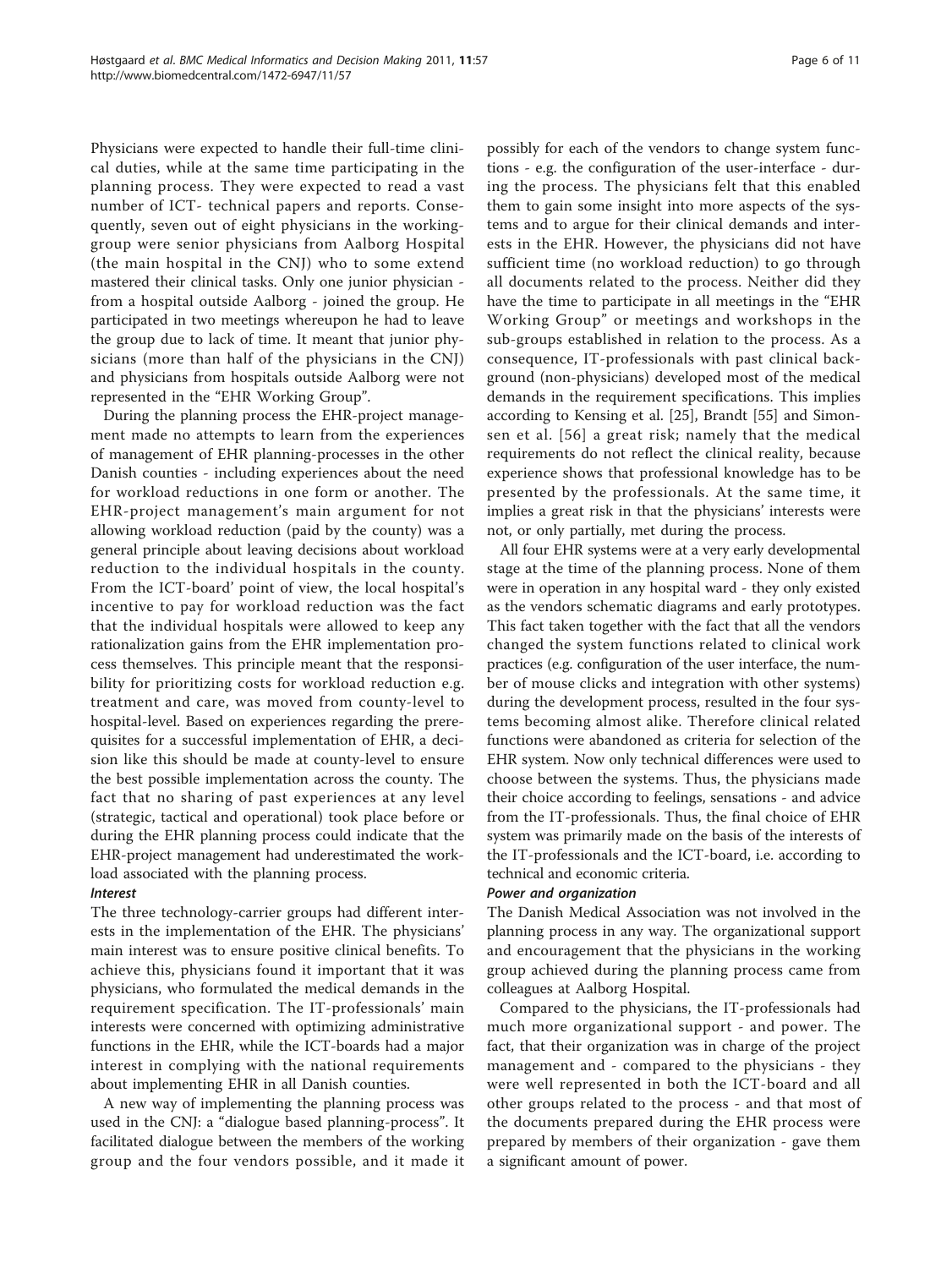The director of IT-Health was also the EHR-project manager. At the same time, the director and two heads of department at "IT-Health" were members of both the ICT-board and the EHR Steering Group. Thus, the ITprofessionals were part of the decision-making authority (Figure 2).

The physicians and the IT-professionals also used the power associated with profes-sional knowledge to accommodate their own respective interests. However, the physicians' clinical knowledge turned out to be inadequate as a basis for choosing between systems. Technical knowledge was essential.

The ICT-board had the power to make final decisions - which they did, when they ordered all physicians to choose one of the systems despite the physicians' request to wait until more useful information, access and knowledge were available. In fact, the physicians were powerless when it came to the possibility of being able to exert real influence on which system to choose. Access

The four systems selected were not in operation in any hospital ward and therefore, it was not possible to test them in a "real live setting". This was critical, especially to the physicians as they were asked to specifically concentrate on the system functions related to clinical work practices (e.g. configuration of the user interface, the number of mouse clicks and integration with other



professionals were members of both the EHR Working Group, the EHR Steering Group and the ICT-board, while no physicians were member of the ICT-board and only one physician was a member of the EHR Steering Group.

systems). Recognizing this problem, the physicians were offered to test four prototypes. None of the physicians were able to participate in *all* four tests because of clinical duties (no workload reduction), which meant that they were unable to compare the four systems. Thus, the tests did not provide the physician with a better basis for choosing between the systems. The fact that the four EHR systems could not be tested in a real live setting meant that clinical knowledge was not enough to chose between the systems. Technical knowledge became essential (see the knowledge aspect).

# Information

The members of the working group, who were involved from the start, were invited to different arrangements as preparation for the different tasks they were asked to perform. The six physicians, who joined the working group 18 months after it was established, did not receive any kind of introduction or update on the work conducted so far - or any other kind of preparation for the task. This fact together with the fact that clinical workload reduction was not possibly - meaning that the physicians had their full-time clinical work beside the work in the EHR-working group - made it impossible for the six last physician members of the group to obtain the level of information necessary to achieve real influence in decision-making.

### Knowledge

Because the four systems became almost alike with respect to system functions re-lated to clinical work practices, these were given up as criteria for selection between systems. This meant that clinical knowledge became inadequate as a basis for choosing between systems - technical knowledge was essential. Only one of the eight physicians had the necessary technical knowledge for true participation in the often very technical debates in the working group. The old saying: "knowledge is power" proved to be very true. The reality was: the more technical knowledge - the more power. The lack of technical knowledge made the physicians incapable of exerting real influence on several important decisions made during the process - e.g. the final choice of EHR system.

# Synthesis of the technology carrier analysis

The analysis showed absence of workload reduction as the main barrier to the physicians to achieve true involvement in the process, and it affected all six conditions - interest, power, organization, information, access and knowledge - required to obtain the status of actual social carriers of the EHR. The clinicians role in the process was reduced to clinical consultants informing about physicians needs in the requirement specifications and other documents. However, they were not able to fill this role completely due to lack of time. Therefore, this work was to a large extent handled by IT-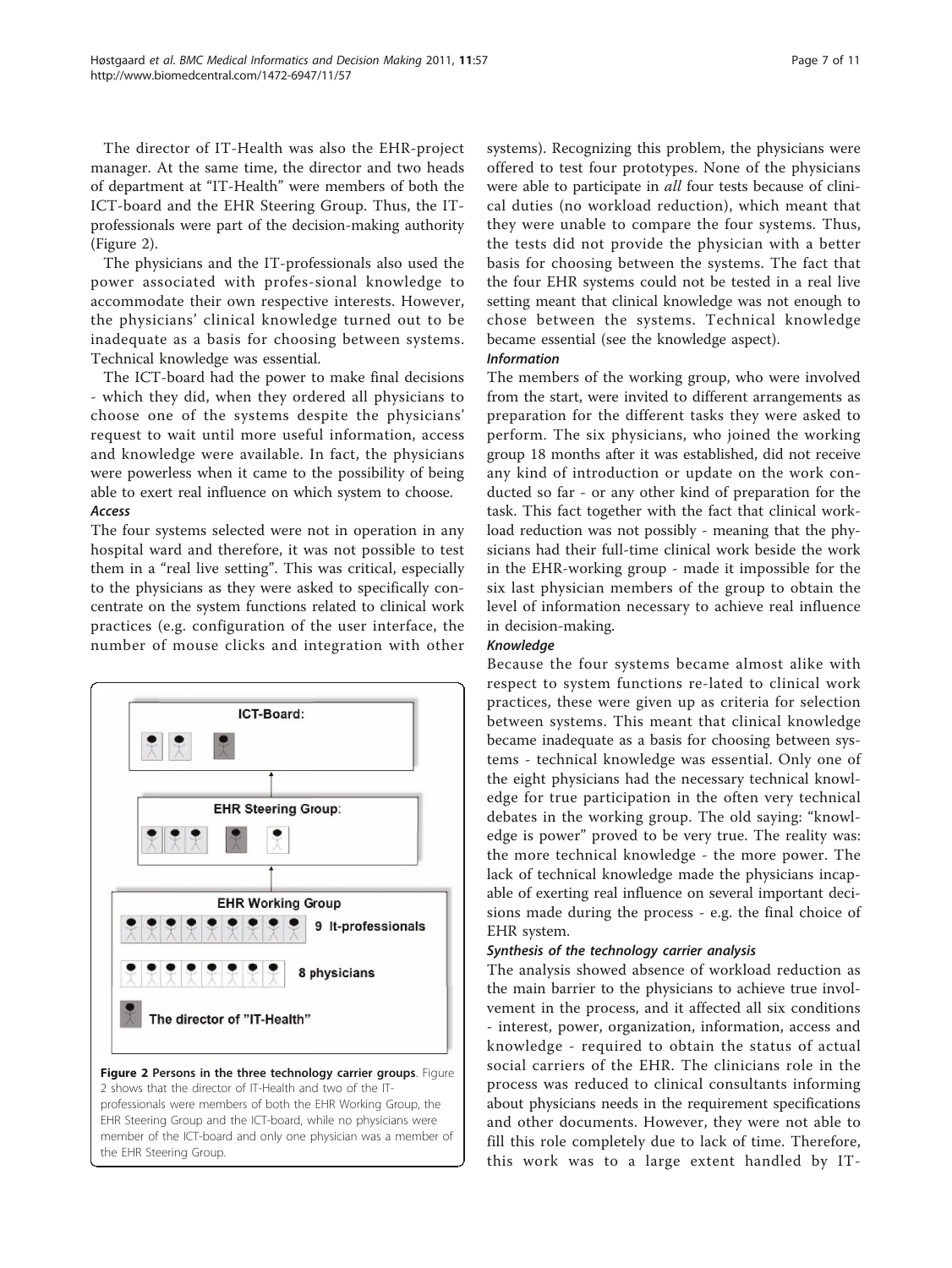professionals from "IT-Health". The answer to the first research question is that none of the conditions required in order to obtain the status of actual social carriers of the EHR were met for the physicians in the EHR working group. Their initial status as potential carriers of the EHR remained unchanged. The results of the technology carrier analysis are synthesized and visualized in table 3.

Table 3 shows to which degree the conditions for becoming an actual social carrier of the EHR were fulfilled for the different social groups on a three point subjective scale. Three marks indicate full achievement.

### SCOT analysis

#### The technological object and the social groups

The technological object was the health record - paperbased or electronic. The social groups comprised physicians and IT-professionals associated with the Danish hospital sector and hospital managers and EHR decision-makers at county/regional level.

#### Meanings and technological frames<sup>6</sup>

Danish physicians form an inhomogeneous group with respect to their opinion on both problems and solutions associated with the paper-based health record. Therefore they were divided into two groups by the researcher: "Clinical physicians" and "Early adopters". Throughout the history of the health record the two groups of physicians have had an internal struggle for the power and the right to define the purpose of the health record. Throughout history, the "Early adopters" have advocated for the introduction of new versions based on visions of future clinical benefits - primary (clinical work) as well as secondary (teaching and research). The "Clinical physicians" have tried to "arrest" this development, partly because they have felt no need for new versions, partly in order to "keep up" with daily clinical practice. However, in the long-term perspective the "Clinical physicians" have always had to accept new - increasingly standardized - versions of the health record.

In the short-term perspective, however, several examples show, that the "Clinical physicians" have succeeded in curbing the development for a time [\[34,57](#page-10-0),[58\]](#page-10-0). The two groups of physicians have, however, recently taken a common external position when it comes to the primary purpose of patient data due to a growing interest in the use of health data for secondary non-clinical purposes (management and governance) among administrators and IT-professionals. This primary purpose is clinical use in daily practice. Secondary clinical use - and other secondary purposes - must not compromise the primary use.

Besides the internal power struggle about the right to define the purpose of the health record, the Danish physicians have also faced an external struggle against administrators, which has taken place ever since the outset of the Danish health record approximately 150 years ago. Historically, administrators have shown a growing interest in health records, because better possibilities for extracting data for primary and secondary clinical purposes also meant better possibilities for extracting data for secondary non-clinical purposes. The development of the EHR was originally initiated by the "Early adopters" with the *internal* control of treatment quality as its objective. This has, over the years, been overtaken by administrators with external control of quality, efficiency and financing as its objective. At the same time, the argument about patient safety, which for many years was used solely by physicians as an argument for using patient data for *clinical* purposes, is now also used by administrators to legitimize the use of patient data for *non-clinical* purposes. In recent years, the "Early adopters" - and thus the medical profession have lost most of the influence on the development of the health record to the administrators, and the physicians' power and right to define the purpose of health records appears more diminished today than ever before.

#### Synthesis of the SCOT analysis

The SCOT analysis contributed to a deeper understanding of the underlying reasons for the physicians not to obtain the status of actual social carriers of the EHR by uncovering the different meanings attached to the health record by the different relevant social groups. The answer to the second research question is that the different meanings the three social groups attached to the EHR are rooted in an inherited balance of power between physicians and administrators specifically. Ever since the outset of the Danish patient record, clinicians and administrators have fought for the power and the right to define its purpose. So far, administrators have so far won this battle and seem to have a stronger position today than ever. This inherited battle of power was the major reason for the approach chosen for the planning process in the CNJ. This battle is considered to be

| Table 3 Presentation of the results of the technology-carrier analysis |  |  |  |  |
|------------------------------------------------------------------------|--|--|--|--|
|------------------------------------------------------------------------|--|--|--|--|

|                   |                 |       | --           |                    |        |           |
|-------------------|-----------------|-------|--------------|--------------------|--------|-----------|
| Social group      | <b>Interest</b> | Power | Organization | <b>Information</b> | Access | Knowledge |
| <b>Physicians</b> |                 | ☑     | ☑            | ☑                  |        | ☑         |
| IT-professionals  | ⊽⊠              | ⊠⊠    | বাবা         | ⊠⊠                 |        | ⊠⊠        |
| <b>IT-board</b>   | ⊠⊠              | ⊠⊠    | ⊠⊠           | ☑                  |        | ☑         |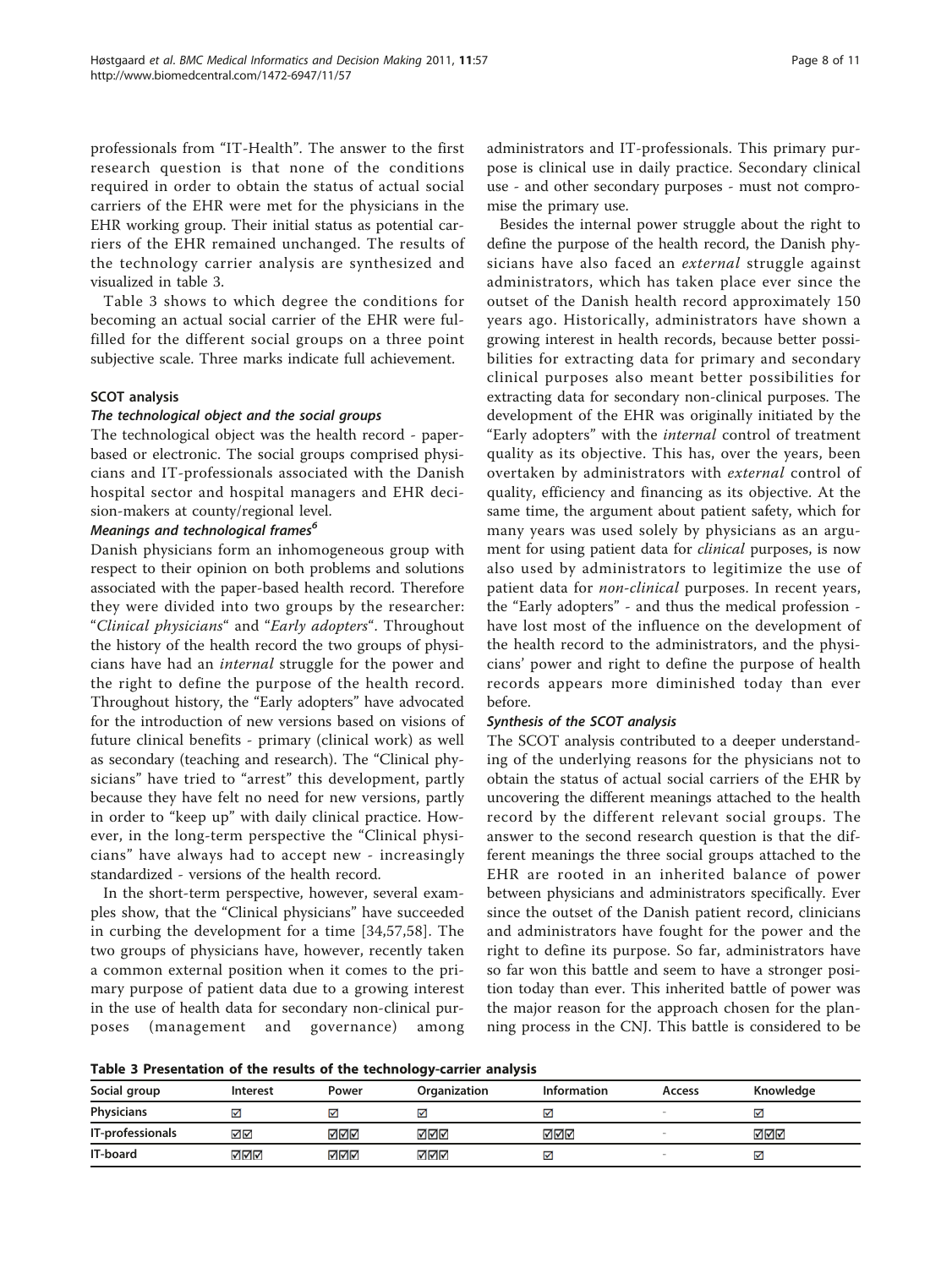the reason for the conditions made available to the EHR working-group by the ICT-board during the planning process; conditions that consequently reduced the role of physicians in the planning process in North Jutland to one of clinical consultants - rather than real participants.

# **Discussion**

### Relating the method presented to other approaches

While the method presented in this paper has been developed for the healthcare sector specifically and to cover the entire IT development process, most other methods for supporting and improving end-user participation in IT development have focused on the design stage [[22\]](#page-9-0) and/or have been developed for other organizations than the healthcare sector [[22,25,29](#page-9-0)].

# Strengths and weaknesses of the study

The purpose of this research was to develop an improved method to identify, study and understand end-user (physician) participation in HIT development in order to support and facilitate real end-user participation in HIT development. Well-known prerequisites for real end-user participation are early involvement ([[22,23,30](#page-9-0)-[32\]](#page-10-0), representation [\[25,28](#page-9-0),[33](#page-10-0)] and workload reduction [[25,26\]](#page-9-0). The new approach presented in this paper have shed light on the interactions that occurred between the different social groups involved in the EHR planning process in the CNJ and have provided an understanding of the underlying reasons for these. Through a thorough examination of the six conditions necessary to require the status of an actual carrier of EHR (interest, power, organization, information, access and knowledge) the interac-tions between the social groups involved in the EHR planning process in the CNJ were disclosed, while the SCOT analysis shed light on the underlying reasons for this. However, these analyses also uncovered the prerequisites for real participation (early involvement, representation and workload reduction) and revealed that they were not met during the process.

On the basis of our findings we argue that the six conditions necessary to require the status of an actual carrier of EHR are good analytical markers for whether the preconditions for real participation are met or not in HIT development. Thus the method demonstrated has proven effective as a tool to support, facilitate and improve real end-user participation.

The present study is a qualitative study using triangulation of different data collecting methods to validate the data. The analytical framework supports and strengthens data analysis as it is based on an integration of well-known methods,

The method was developed throughout a research study in a major Danish healthcare organisation. However, research shows that the interactions and the battle of power between different social groups are not specifically Danish phenomena, they can be found in HIT development in general [\[59\]](#page-10-0). Thus, we argue that a thorough study of the six conditions needed for the end-users to require the status of active carriers of a new technology, and thus for them to be real participants, will also in a broader context provide HIT management with valuable information on the social groups participating in HIT development and for the reasons for the variations.

The method was developed and used during the planning stage. However, we argue that it can be used at any stage as the importance of acquiring knowledge about and understanding the social interactions occurring between the social groups involved is equally important during all stages of HIT develoment.

For the method to be employed it is a precondition that management at all levels are actively supporting it throughout the process. This means that they must provide the resources necessary in terms of time and personnel, as the method could be rather time consuming, depending on which and how many emperically data collection-methods are used.

In qualitative studies there is a risk that the researcher has a predetermined opinion on the subject in question. It is also a risk that the researcher is "seduced" by the position taken by one group. To account for this, all activities throughout the process have been thoroughly described (transparency). The fact that one of the researchers (AMH) has participated throughout the planning process in all meetings, and has had access to most documents - electronic as well as paper-based has made it possible to assess the truthfulness of, e.g. time pressure and the amount of documents related to the process.

# Conclusions

Real end-user participation is essential for the successful outcome of HIT development - and thus for fulfilling the key objectives for healthcare. However, the interests of and the balance of power between the different social groups involved in HIT development are decisive for real end-user participation.

The method presented in this paper is a new, improved methodological approach which has proven effective for collecting more detailed information on end-users participation in HIT-development by disclosing the social interactions that occur between the social groups involved. Providing an understanding of the underlying reasons for the variations in the social groups participating by uncovering the different meanings attached to the HIT in question by the different relevant social groups has also proven effective.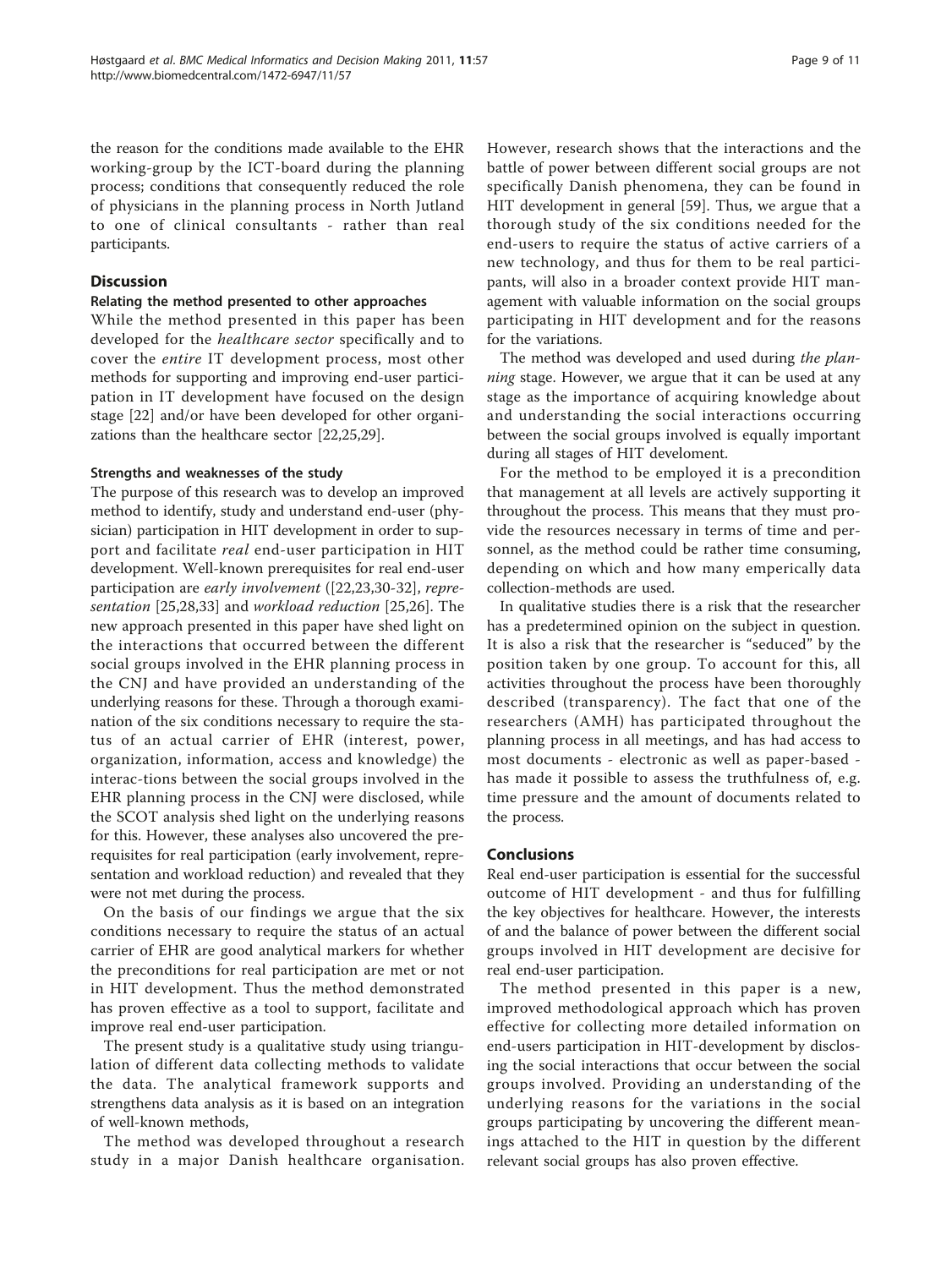# Endnotes

 $1$  Jan.1. 2007, 13 Danish counties were merged into five

regions<br> $\frac{2}{3}$  A group of actors or a social entity, which chooses the new technology and carries it forward towards the

next phase in the process.<br><sup>3</sup> Significance, goals, interests, needs (a concept used in the SCOT theory).<br> $4 \text{ In the Social-carrier-of-Technology theory the con-}$ 

cept "technology" means technique. <sup>5</sup> Purpose, significance, goals, interests.

<span id="page-9-0"></span>tate and improve real end-user participation.

<sup>6</sup> Includes e.g. purposes, goals, problem-solving processes - historically and nowadays - for the different social groups.

#### Acknowledgements

We would like to thank the County of North Jutland for taking part in financing this project and thereby making it possible.

#### Authors' contributions

All of the authors contributed to the conceptual design of this study. AMH carried out the data collection, performed the analyses and was responsible for writing the manuscript. PB and CN were involved in drafting the manuscript and revising it critically for important intellectual content. All three authors have read and approved the final manuscript.

#### Competing interests

The authors declare that they have no competing interests.

Received: 16 March 2011 Accepted: 28 September 2011 Published: 28 September 2011

#### References

- The Danish Ministry of Health: National strategi for IT i sygehusvæsnet 2000-2002. National strategy for IT in the hospital sector 2000-2002 København: Sundhedsstyrelsen; 1999.
- 2. The County of North Jutland: IT-Handlingsplan for sundhedsområdet i Nordjyllands Amt 2002-2004. IT-Plan for the healthcare area in the county of North Jutland 2002-2004 2000.
- Berg M: Patient care information systems and health care work: a sociotechnical approach. International Journal of Medical Informatics 1999, 87-101.
- 4. Lorenzi N, Riley RT: Organizational Aspects of Health Informatics. Springer Verlag; 1995.
- 5. Lorenzi N, Riley RT, Blyth AJC, Southon G, Dixon BJ: Antecedents of the People and Organizational Aspects of Medical Informatics: Review of the Literature. Journal of American Medical Association 1997, 4.
- 6. Van der Meijden MJ, Tange H, Troost J, Hasman A: Development and implementation of an EPR: how to encourage the user. Int J Med Inf 2001, 64:173-85.
- 7. Kaplan B: [Culture counts: How institutions values affect computer use.](http://www.ncbi.nlm.nih.gov/pubmed/11050855?dopt=Abstract) MD Comput 2000, 17:23-6.
- Heeks RD, Mundy D, Salazar A: Why Health Care Information Systems Succeed or Fail: Information Systems for Public Sector Management. Manchester, UK: Institute for Development Policy and Management, University of Manchester 1999, Report No.: 9.
- 9. Southon G. Sauer c. Dampney K: [Lessons form a failed information](http://www.ncbi.nlm.nih.gov/pubmed/10471239?dopt=Abstract) [system initiative: issues for comples organisations.](http://www.ncbi.nlm.nih.gov/pubmed/10471239?dopt=Abstract) International Journal of Medical Informatics 1999, 55:33-46.
- 10. Vingtoft S, Lippert S, Bernstein K, Bruun-Rasmussen M, Kristensen M, Nøhr C: EPJ-Observatoriets Statusrapport 2000. EHR status report 2000 2000.
- 11. Wears RL, Berg M: Computer Technology and Clinical Work. Still Waiting for Godot. Journal of American Medical Association 2005, 293(10):1261-3.
- 12. Edmondson AC: Framing for Learning: Lessons in Successfull Technology Implementation. California Management Review 2003, 45(2):34-51.
- 13. Høstgaard AM, Nøhr C: Metodehåndbog i forandringsparathed i forbindelse med udvikling og implementering af nye it-systemer indenfor sundhedsvæsnet. Handbook in Methods for Change Readiness in development and implementation of new IT-systems in healthcare Aalborg, DK: Virtual Center for Health Informatics; 2004.
- 14. Ash J, Stavre Z, Kuperman GJ: A Consensus Statement on Considerations for a Successful CPOE Implementation. Journal of American Medical Association 2003, 10:229-34.
- 15. Robertson A, Cresswell K, Takian A, Petrakaki D, Crowe S, Cornford T, Barber N, Avery A, Fernando B, Jacklin A, Prescott R, Klecun E, Paton J, Lichtner V, Quinn C, Ali M, Morrison Z, Jani Y, Waring J, Marsden K, Sheikh A: Implementation and adaption of nationwide electronic health records in secondary care in England: qualitative analysis of interim results from a pros-pective national evaluation. BioMedCentral 2010, 341(c4564)[\[http://www.biomedcentral.com\]](http://www.biomedcentral.com), [cited 2010 Feb 12].
- 16. Berg M: [Implementing information systems in health care organizations:](http://www.ncbi.nlm.nih.gov/pubmed/11734382?dopt=Abstract) [myths and challenges.](http://www.ncbi.nlm.nih.gov/pubmed/11734382?dopt=Abstract) International Journal of Medical Informatics 2001, 64(2001):143-56.
- 17. Kaplan B, Harris-Salamone KK: [Health IT Success and Failure:](http://www.ncbi.nlm.nih.gov/pubmed/19261935?dopt=Abstract) [recommendations from Literature and an AMIA Workshop.](http://www.ncbi.nlm.nih.gov/pubmed/19261935?dopt=Abstract) J Am Med Inform Assoc 2009, 16(3):291-9.
- 18. Van der Meijden MJ, Tange H, Troost J, Hasman A: Determinants of Success of Inpatient Clinical Information Systems: A Literature Review. Journal of American Medical Association 2003, 10:235-43.
- 19. Kaye R, Kokia E, Shalev V, Idar D, Chinitz D: [Barriers and success factors in](http://www.ncbi.nlm.nih.gov/pubmed/21746869?dopt=Abstract) [health information technology: A practitioner](http://www.ncbi.nlm.nih.gov/pubmed/21746869?dopt=Abstract)'s perspective. Journal of Management & Marketing in Healthcare 2010, 3(2):163-75.
- 20. Maddock E: [The benefits of implementing an elevtronic patient record](http://www.ncbi.nlm.nih.gov/pubmed/12518550?dopt=Abstract) [system.](http://www.ncbi.nlm.nih.gov/pubmed/12518550?dopt=Abstract) Nursing Times 2002, 98(49):34-36[[http://www.nursingtimes.net\]](http://www.nursingtimes.net), [cited 2010 Mar 12].
- 21. Simonsen J, Hertzum J: A Regional PD Strategy for EPR Systems: Evidence-Based IT Development. Palo Alto, CA: CPSR; 2006, 125-8.
- 22. Bødker K, Kensing F, Simonsen J: Participatory IT Design. Designing for Business and Workplace Realities. MIT Press; 2004.
- 23. Johnson CW: Why did that happen? Expooring the proliferation of barely usable software in healthcare systems. Quality and Safty in Health Care 2006, 15(supplement 1):i76-i81.
- 24. Pare G, Sicotte C, Jacques H: [The Effects of Creating Psychological](http://www.ncbi.nlm.nih.gov/pubmed/16357351?dopt=Abstract) Ownership on Physicians' [Acceptance of Clinical Information Systems.](http://www.ncbi.nlm.nih.gov/pubmed/16357351?dopt=Abstract) Journal of the American Medical Informatics Association 2006, 13(2):197-205.
- 25. Kensing F, Blomberg J: Participartory Design; Issues and concerns. Computer Supported Cooperative Work 1998, 7:167-85.
- 26. Høstgaard AM: [Fryder forandring? Casestudie af EPJ udbudsprocessen i](http://www.ncbi.nlm.nih.gov/pubmed/21569448?dopt=Abstract) [Region Nord - belyst gennem en procesevaluering med fokus på](http://www.ncbi.nlm.nih.gov/pubmed/21569448?dopt=Abstract) [lægerne som sociale bærere af den elektroniske patientjournal, EPJ.](http://www.ncbi.nlm.nih.gov/pubmed/21569448?dopt=Abstract) Change is the spice of life?; process analysis case study of a region in Denmark, Ph.d. thesis Aalborg: Aalborg Universitet; 2009.
- 27. Kushniruk A, Turner P: Who's Users? Participation and Empowerment in Socio-Technical approaches to Health IT development. International Perspectives in Health Informatics 2011, 280-5.
- 28. Mumford E: Designing Human Systems for New Technology The ETHICS Method. Manchester UK: Manchester Business Schol; 1983.
- 29. Mumford E, Weir M: Computer systems in work design: The ETHICS method. London: Associated Business Press; 1979.
- 30. Müller J, Kjær-Rasmussen J, Nøhr C: Proactive Technology Assessment as a Tool in HIS Development. In MEDINFO 1989. Edited by: Barber B, et al. Singapore.North Holland; 1989:.
- 31. Lorentzen A: Teknologi og udvikling i den nordjyske maskinindustri. Technology and development in engineering in the norhtern part of Denmark Aalborg, DK: Aalborg Universitetsforlag; 1994.